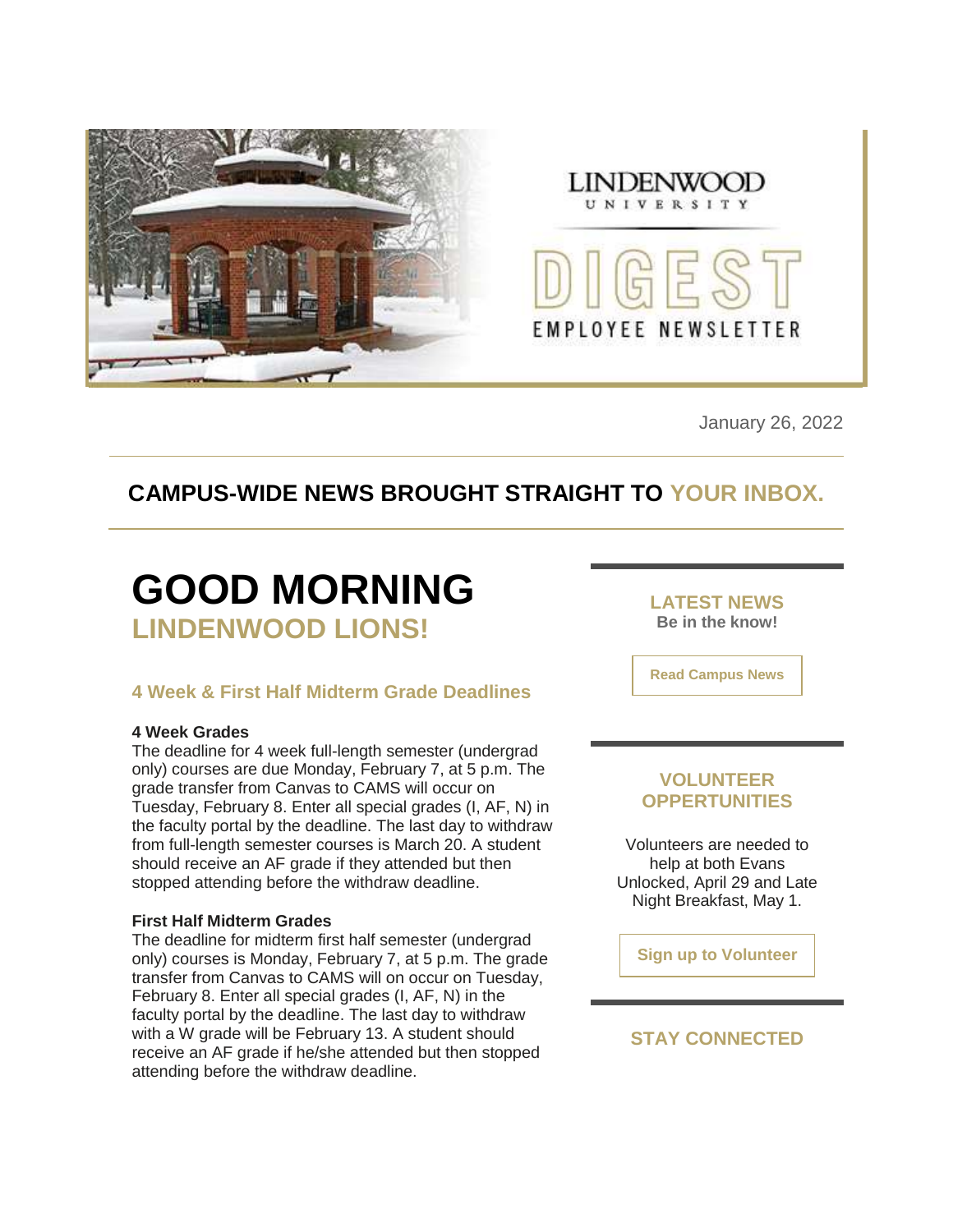The grades below will need to be entered via the faculty portal prior to the deadline and are not part of the grade transfer process from Canvas to CAMS.  $AH=$  Honors A BH= Honors B I= Incomplete AF= Attendance Failure N= Never Attended

**[Join LindenConnect](https://nam04.safelinks.protection.outlook.com/?url=https%3A%2F%2Fr20.rs6.net%2Ftn.jsp%3Ff%3D0016clPOk0z6ozMOL9gi8fDOdQB1GOH76nnbc1mCVafmjIS_ncM8N-CUiJk6yULC-L4dbJONrbISRSE9svz8nDYjZm_SxmBzQFsHgn0PRgokRM1wFG4g4pkEF7-oTmGkWHU4bZKpX-5A0rS3hRBZQPUwrzHy4k8pno6WzTACqBzuVU%3D%26c%3D4syhbrVWvEvuy3nJ6UehLKvKPg9XGZ8cdU4p_W3Enw4aG_K9A-buiA%3D%3D%26ch%3DYqQJpsCrLfE9mSU_pap2RSvapfkctnOoIe6Gy4V0z5RXcP-ThmnGdg%3D%3D&data=04%7C01%7Cphuffman%40lindenwood.edu%7C245929402bf04f794ad708d9e0e0d585%7C3d72f08e540a4c68905d9e69c4d9c61e%7C1%7C0%7C637788078536020339%7CUnknown%7CTWFpbGZsb3d8eyJWIjoiMC4wLjAwMDAiLCJQIjoiV2luMzIiLCJBTiI6Ik1haWwiLCJXVCI6Mn0%3D%7C3000&sdata=NSWDIka4jJUsfD0FrCM4eyCDXdNbWqkWwwUxCKX0FbE%3D&reserved=0)**



### **Dr. Martin Luther King, Jr. Leadership Awards and Rededication of the Center for Diversity and Inclusion!**

The Diversity, Equity, and Inclusion (DEI) Task Force, in partnership with the Center for Diversity and Inclusion, is hosting the annual Dr. Martin Luther King Jr. Leadership Award Ceremony and the rededication of the Center for Diversity and Inclusion Ribbon Cutting event.

The event will take place Tuesday, February 22, at 12:30 - 2:30 p.m. in the AB Leadership Room on the top floor of the Spellmann Center. There will be a rededication of the Center for Diversity and Inclusion in its new space immediately following the awards ceremony.

St. Louis County Prosecuting Attorney and Lindenwood alum, Mr. Wesley Bell, will this year's keynote speaker!

If you plan on attending, please **[register for the event](https://nam04.safelinks.protection.outlook.com/?url=https%3A%2F%2Fr20.rs6.net%2Ftn.jsp%3Ff%3D0016clPOk0z6ozMOL9gi8fDOdQB1GOH76nnbc1mCVafmjIS_ncM8N-CUkGjYbkWLtOSlKhSwYD2abDaXSDmbKu8OSyKWzBfOXjvwhKCsQPffeFTgQb6DwSkBVuA8sK10cDaY2e-IqpPjZYbP3Okn2sjLaC5i5WeoSv4VP59AtA7WlHqxYyuyxVLEA%3D%3D%26c%3D4syhbrVWvEvuy3nJ6UehLKvKPg9XGZ8cdU4p_W3Enw4aG_K9A-buiA%3D%3D%26ch%3DYqQJpsCrLfE9mSU_pap2RSvapfkctnOoIe6Gy4V0z5RXcP-ThmnGdg%3D%3D&data=04%7C01%7Cphuffman%40lindenwood.edu%7C245929402bf04f794ad708d9e0e0d585%7C3d72f08e540a4c68905d9e69c4d9c61e%7C1%7C0%7C637788078536020339%7CUnknown%7CTWFpbGZsb3d8eyJWIjoiMC4wLjAwMDAiLCJQIjoiV2luMzIiLCJBTiI6Ik1haWwiLCJXVCI6Mn0%3D%7C3000&sdata=Edq11ahPn9jLv0jH3zyFWaxSG3MXQZiflR6%2FgvlG8ds%3D&reserved=0)**.

We are accepting nominations for the Dr. Martin Luther King Jr. Leadership Award. Award recipients will be announced during the ceremony.

**[Nominate Someone for the Dr. MLK Leadership Award!](https://nam04.safelinks.protection.outlook.com/?url=https%3A%2F%2Fr20.rs6.net%2Ftn.jsp%3Ff%3D0016clPOk0z6ozMOL9gi8fDOdQB1GOH76nnbc1mCVafmjIS_ncM8N-CUkGjYbkWLtOScCQXdQgXURjKfXrwq58hYTXLL2ZOD4ll85wb16C2_EOElfC2Jg3WagpZ29QbsoOixZ1TgYcT8NmvJmgSDkwaW2k9H2NSfDrTd_SVNEdfQ-U%3D%26c%3D4syhbrVWvEvuy3nJ6UehLKvKPg9XGZ8cdU4p_W3Enw4aG_K9A-buiA%3D%3D%26ch%3DYqQJpsCrLfE9mSU_pap2RSvapfkctnOoIe6Gy4V0z5RXcP-ThmnGdg%3D%3D&data=04%7C01%7Cphuffman%40lindenwood.edu%7C245929402bf04f794ad708d9e0e0d585%7C3d72f08e540a4c68905d9e69c4d9c61e%7C1%7C0%7C637788078536020339%7CUnknown%7CTWFpbGZsb3d8eyJWIjoiMC4wLjAwMDAiLCJQIjoiV2luMzIiLCJBTiI6Ik1haWwiLCJXVCI6Mn0%3D%7C3000&sdata=yvHSSkByGLMk8zj5qiUfbKgJB%2FZLWmc6NBywEwrcquo%3D&reserved=0)**

### **Electronic Version of the 2021 W-2s Now Available in Workday**

To access your forms, click on the 'Pay' worklet and choose Tax Documents under the My Statements menu. If your form does not automatically pop up after the processing window disappears, you can find it on your W: drive in Workday or in your notifications.

Paper copies of the W-2s will be mailed to the home address on file.

Questions? Contact the **[payroll office](mailto:payroll@lindenwood.edu)**.

**NEA Big Read St. Louis: House on Mango Street**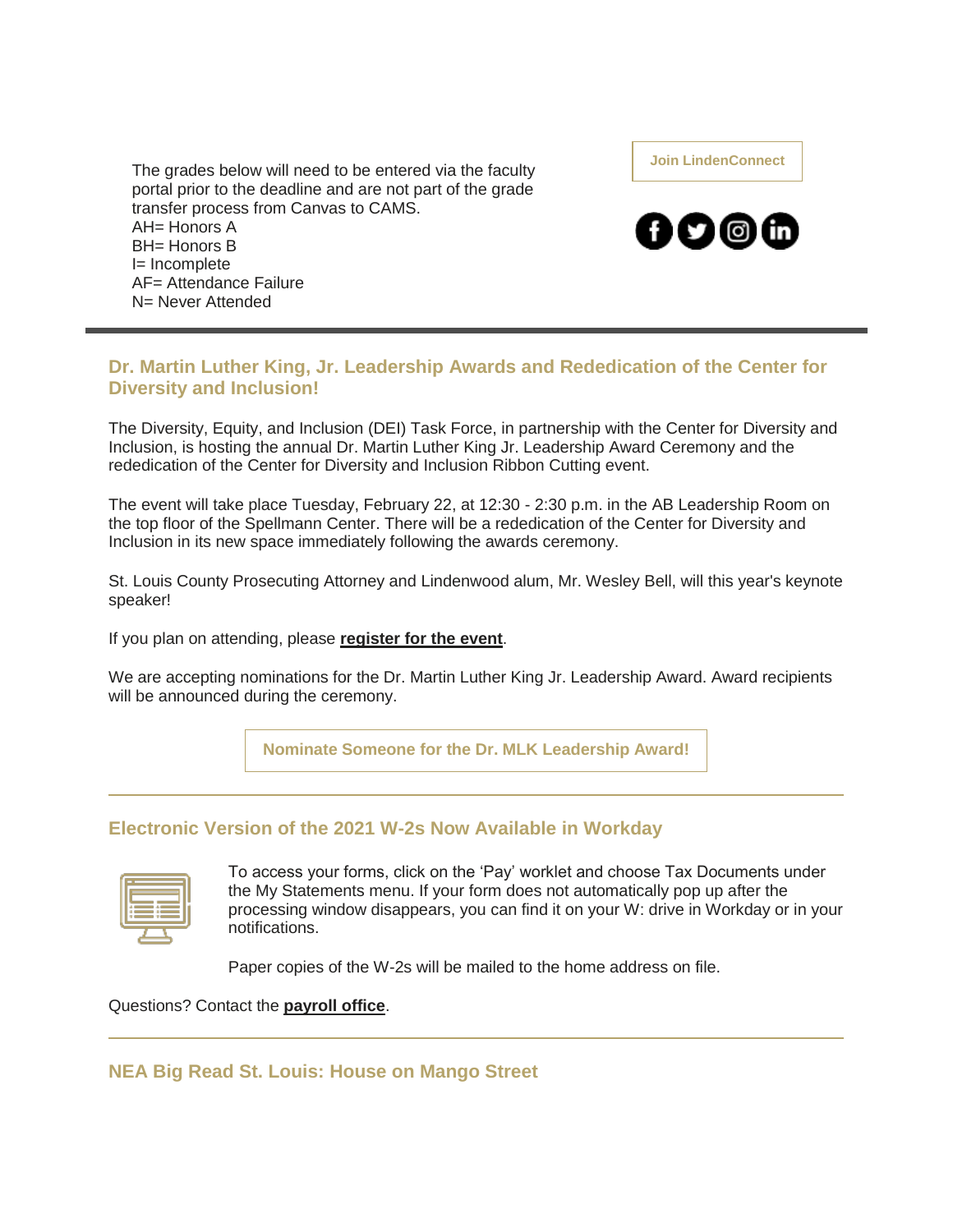

Lindenwood alumna, Dr. Nikki Spotts, is working with a team of community leaders in Florissant and Ferguson to bring shared stories and artistic performances to create spaces for coming together and for healing.

The book selected for adults to read is the House on Mango Street, by Sandra Cisneros. Exciting events are planned with the St. Louis Symphony and other artists furthering the themes of the book. Additionally, on March 3 the author is planning to visit St. Louis and speak at the Grace Bible Church in Florissant at 7 p.m.

The Lindenwood Community has been invited to join with this program by offering a virtual book discussion group on January 29, February 12 and 26 at the same time the group is hosting in person groups (which you are also invited to join if that is preferable to you!).

If you would like a free copy of the book to use in participation with these discussions and the Zoom link for the discussions, please email **[Joanna DeYoung](mailto:jdeyoung@lindenwood.edu)**.

For more information and a full list of events click **[here](https://nam04.safelinks.protection.outlook.com/?url=https%3A%2F%2Fr20.rs6.net%2Ftn.jsp%3Ff%3D0016clPOk0z6ozMOL9gi8fDOdQB1GOH76nnbc1mCVafmjIS_ncM8N-CUkGjYbkWLtOSIcOVZGpzu3hXV4x4dQmYOsSRyEpW4FapP00bl8cSalLXfAthhRJBSWqXLELzbDAGQcXumcuB0kQtbgMMc1a3A9q4l2eCcCN80z-rFssGEM5PWfpVgCbuPTmBGJAdJmOJ09fYYIigF0z0gI1rlforZyzgHaZwf61W-8wPHWv309U%3D%26c%3D4syhbrVWvEvuy3nJ6UehLKvKPg9XGZ8cdU4p_W3Enw4aG_K9A-buiA%3D%3D%26ch%3DYqQJpsCrLfE9mSU_pap2RSvapfkctnOoIe6Gy4V0z5RXcP-ThmnGdg%3D%3D&data=04%7C01%7Cphuffman%40lindenwood.edu%7C245929402bf04f794ad708d9e0e0d585%7C3d72f08e540a4c68905d9e69c4d9c61e%7C1%7C0%7C637788078536020339%7CUnknown%7CTWFpbGZsb3d8eyJWIjoiMC4wLjAwMDAiLCJQIjoiV2luMzIiLCJBTiI6Ik1haWwiLCJXVCI6Mn0%3D%7C3000&sdata=NmMrlB%2BpD65E7CVYXYheAnzErAMOux29pDZt%2B%2BI93r8%3D&reserved=0)**.

### **Alumni Reunion Weekend 2022 Open House**

Lindenwood is celebrating the 50, 25, and 10-year milestones from 2020, 2021 and 2022. With such a large reunion event, we are filling the weekend itinerary with activities on and off campus.

This event will feature campus tours/open houses on Saturday, April 30 from 12 – 2 p.m. We will host a walking tour to show off the beautiful campus and the exciting things happening within each college. We are looking for organizations and colleges to participate.

Involvement includes:

- Each college/organization will set up a hospitality table in their building.
- You can provide any informational packets, event calendars, swag giveaways, promotional items, job opportunities, items for sale etc.
- Must have a representative(s) there to speak with alumni that come to visit and answer any questions they might have on the college/organization.

If your organization or college is interested in participating in the walking tour, **[sign up here](https://nam04.safelinks.protection.outlook.com/?url=https%3A%2F%2Fr20.rs6.net%2Ftn.jsp%3Ff%3D0016clPOk0z6ozMOL9gi8fDOdQB1GOH76nnbc1mCVafmjIS_ncM8N-CUkGjYbkWLtOSEf8SgPaH7X_YLB7hMSa5b5txyJaEv0JegoNgfXUOdAZ9bqDcPMwEH-Laz37tBK6lp-JLppR3uyrNFlEoxcwPiaYQAdpE8nGlZbkpyzl-4asjevI0ZVm1WMYCX0C21PrFxq_QYfGuozcXo4aTYkxAWd4gMsvQR_VsFJRAZqLAamGckpo8TzhowMqkosAG7RJq2X10-Rbpmqcw87HxSQ9oCbk6F3EWzEynuR50c89Xe6OslRUdTBP6WuU_DBfbw-SPOzfN2Gtg0n_tPRGkANoAkn_o_ynUuNI84HrRY1_BqNl7cyaZddAxbSIrrH9KFu3Vnyj_DLvG7xreoWjqmv4V93TITZGj0d5L6h-sfqPztjTG-sGjGF7RkhNi8cPEdqh6dm1X9h0w1oK_OA_-VFwnHATwDityqtjCUnVgeXURCAcJXHUiJCj5D_jgKwnL4l0vXrDmMkHI1okM4gQwJSUCE8tUVqnyzsV_mHpXLvi3gC5H4lrv-3T4vAX0elVVHNodY3SIYIxtlPx8dAGw-fw--ktnqv4Ih-jfH1uSKwELSD-Pu5edeJ7jg3GfeGTeKqp6wOulU_HZWZlZrd7sHKeHV40IQ2RZr3iF7Pj1fYV0Y4HXXNJmnkw0o0yYlfHIkhgoz-GOi06AIre6GO1xinZ-O9KrWXsrxTOrZmZE2B5_1we4bJSw1ZNCvNZgyJuYagR1mMs9d02dHMk39rtFA3Wm5Xs73epXpfS6DAV6DlbPxOvCMVoiJzgofRuZRxYH6hDhkZb4j2026m_mUWVJZF14bUbAT3PG6-PIKwHWAfYkCcFiIlcBrcUEO2hsRjY5uhwR2GRdGhEHbMp3j4MTz8w05jN6fxpdTFT9%26c%3D4syhbrVWvEvuy3nJ6UehLKvKPg9XGZ8cdU4p_W3Enw4aG_K9A-buiA%3D%3D%26ch%3DYqQJpsCrLfE9mSU_pap2RSvapfkctnOoIe6Gy4V0z5RXcP-ThmnGdg%3D%3D&data=04%7C01%7Cphuffman%40lindenwood.edu%7C245929402bf04f794ad708d9e0e0d585%7C3d72f08e540a4c68905d9e69c4d9c61e%7C1%7C0%7C637788078536020339%7CUnknown%7CTWFpbGZsb3d8eyJWIjoiMC4wLjAwMDAiLCJQIjoiV2luMzIiLCJBTiI6Ik1haWwiLCJXVCI6Mn0%3D%7C3000&sdata=cuf2IXHRMbGdbOGl%2FMJWueZTIqqJh4PJeM1ugONDHLY%3D&reserved=0)**.

Additionally, please contact **[Sarah Kozy](mailto:skozy@lindenwood.edu)** if your college is planning any events, activities, or fundraising events, between April 29 and May 1. Alumni relations will happily add these to the Reunion Weekend itinerary.

### **Applications open for the Spring 2022 cohort of the Eureka Experience: Validation! Deadline is January 28.**

**[Eureka Validation](https://nam04.safelinks.protection.outlook.com/?url=https%3A%2F%2Fr20.rs6.net%2Ftn.jsp%3Ff%3D0016clPOk0z6ozMOL9gi8fDOdQB1GOH76nnbc1mCVafmjIS_ncM8N-CUjR_rwcIbnKLAdgOEKS2sx1p0xlYmdfha-8ArA5pQvoT3nR6H1udNBmtUrTlP47noXF3l9Aezz8eHr4DdTHLL39HYBtNl5FhcVXr_inERoRNulNYqxMYP2yMShSJ-S4qeV14DGk31nNqjpF0lWOxM6GY1viDb2Il9JaUvw2_Am2F%26c%3D4syhbrVWvEvuy3nJ6UehLKvKPg9XGZ8cdU4p_W3Enw4aG_K9A-buiA%3D%3D%26ch%3DYqQJpsCrLfE9mSU_pap2RSvapfkctnOoIe6Gy4V0z5RXcP-ThmnGdg%3D%3D&data=04%7C01%7Cphuffman%40lindenwood.edu%7C245929402bf04f794ad708d9e0e0d585%7C3d72f08e540a4c68905d9e69c4d9c61e%7C1%7C0%7C637788078536020339%7CUnknown%7CTWFpbGZsb3d8eyJWIjoiMC4wLjAwMDAiLCJQIjoiV2luMzIiLCJBTiI6Ik1haWwiLCJXVCI6Mn0%3D%7C3000&sdata=UCsK4Q4jhJ1LSyi9PuvwzINJ6%2FVO6eKRAr4ybZpgGzA%3D&reserved=0)** is a 12-week customer discovery program for founders prepared to build traction around their emerging business opportunity. Building on Eureka Ideation, the Validation program guides early-stage entrepreneurs through customer interviews, offer development & delivery, and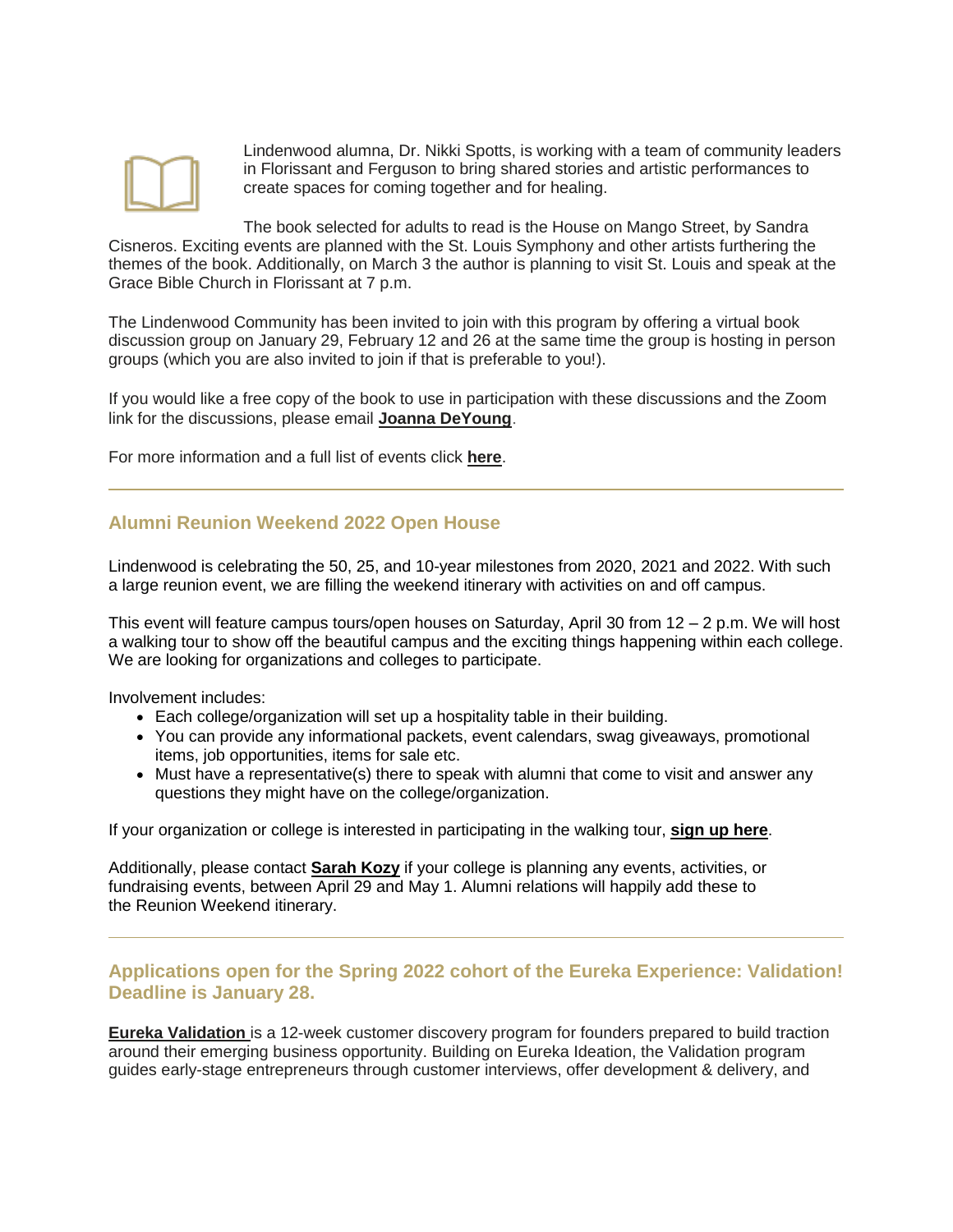other key steps in validating a new model. Held twice a year, each cohort of up to ten startups is selected by competitive application.

**LINDENWOO** UNIVERSITY **HAVE A STORY YOU'D LIKE TO SHARE OR AN EVENT YOU'D LIKE TO PROMOTE?** 

**[SUBMIT IT!](https://nam04.safelinks.protection.outlook.com/?url=https%3A%2F%2Fr20.rs6.net%2Ftn.jsp%3Ff%3D0016clPOk0z6ozMOL9gi8fDOdQB1GOH76nnbc1mCVafmjIS_ncM8N-CUsNzoWSybODNlL7wLJRlxGcZVJ2ZU2HK5f-hBShhsRoR4XKKNWdcgxKPLG4PbWAR1dsuNXuuUr-ldQ4D2qRV0HvMqYwJhAvct5b7vCkGayLFPz76YYUwrgRsO1C4S1kPvw5aHiTnJ7vXg1VX_AYeFEBUfljaKSdPJwuuqBOu-RmJ%26c%3D4syhbrVWvEvuy3nJ6UehLKvKPg9XGZ8cdU4p_W3Enw4aG_K9A-buiA%3D%3D%26ch%3DYqQJpsCrLfE9mSU_pap2RSvapfkctnOoIe6Gy4V0z5RXcP-ThmnGdg%3D%3D&data=04%7C01%7Cphuffman%40lindenwood.edu%7C245929402bf04f794ad708d9e0e0d585%7C3d72f08e540a4c68905d9e69c4d9c61e%7C1%7C0%7C637788078536020339%7CUnknown%7CTWFpbGZsb3d8eyJWIjoiMC4wLjAwMDAiLCJQIjoiV2luMzIiLCJBTiI6Ik1haWwiLCJXVCI6Mn0%3D%7C3000&sdata=C9d2sqspDukfdPb6LOJ%2F0uztLcfX%2BcihCFzYafQfNbE%3D&reserved=0)**

## **SUBMIT TO THE DIGEST**

To have your listing appear in the Digest, please fill out the **[Project Request](https://nam04.safelinks.protection.outlook.com/?url=https%3A%2F%2Fr20.rs6.net%2Ftn.jsp%3Ff%3D0016clPOk0z6ozMOL9gi8fDOdQB1GOH76nnbc1mCVafmjIS_ncM8N-CUsNzoWSybODNlL7wLJRlxGcZVJ2ZU2HK5f-hBShhsRoR4XKKNWdcgxKPLG4PbWAR1dsuNXuuUr-ldQ4D2qRV0HvMqYwJhAvct5b7vCkGayLFPz76YYUwrgRsO1C4S1kPvw5aHiTnJ7vXg1VX_AYeFEBUfljaKSdPJwuuqBOu-RmJ%26c%3D4syhbrVWvEvuy3nJ6UehLKvKPg9XGZ8cdU4p_W3Enw4aG_K9A-buiA%3D%3D%26ch%3DYqQJpsCrLfE9mSU_pap2RSvapfkctnOoIe6Gy4V0z5RXcP-ThmnGdg%3D%3D&data=04%7C01%7Cphuffman%40lindenwood.edu%7C245929402bf04f794ad708d9e0e0d585%7C3d72f08e540a4c68905d9e69c4d9c61e%7C1%7C0%7C637788078536020339%7CUnknown%7CTWFpbGZsb3d8eyJWIjoiMC4wLjAwMDAiLCJQIjoiV2luMzIiLCJBTiI6Ik1haWwiLCJXVCI6Mn0%3D%7C3000&sdata=C9d2sqspDukfdPb6LOJ%2F0uztLcfX%2BcihCFzYafQfNbE%3D&reserved=0)  [Form](https://nam04.safelinks.protection.outlook.com/?url=https%3A%2F%2Fr20.rs6.net%2Ftn.jsp%3Ff%3D0016clPOk0z6ozMOL9gi8fDOdQB1GOH76nnbc1mCVafmjIS_ncM8N-CUsNzoWSybODNlL7wLJRlxGcZVJ2ZU2HK5f-hBShhsRoR4XKKNWdcgxKPLG4PbWAR1dsuNXuuUr-ldQ4D2qRV0HvMqYwJhAvct5b7vCkGayLFPz76YYUwrgRsO1C4S1kPvw5aHiTnJ7vXg1VX_AYeFEBUfljaKSdPJwuuqBOu-RmJ%26c%3D4syhbrVWvEvuy3nJ6UehLKvKPg9XGZ8cdU4p_W3Enw4aG_K9A-buiA%3D%3D%26ch%3DYqQJpsCrLfE9mSU_pap2RSvapfkctnOoIe6Gy4V0z5RXcP-ThmnGdg%3D%3D&data=04%7C01%7Cphuffman%40lindenwood.edu%7C245929402bf04f794ad708d9e0e0d585%7C3d72f08e540a4c68905d9e69c4d9c61e%7C1%7C0%7C637788078536020339%7CUnknown%7CTWFpbGZsb3d8eyJWIjoiMC4wLjAwMDAiLCJQIjoiV2luMzIiLCJBTiI6Ik1haWwiLCJXVCI6Mn0%3D%7C3000&sdata=C9d2sqspDukfdPb6LOJ%2F0uztLcfX%2BcihCFzYafQfNbE%3D&reserved=0)** (be sure to choose "Communications and Public Relations" for type of request) by 5 p.m. on Mondays. The Digest is sent every Wednesday. Submissions for the same story can be made every four weeks. All entries to the Digest are subject to editing prior to running.

**[MORE INFORMATION](https://nam04.safelinks.protection.outlook.com/?url=https%3A%2F%2Fr20.rs6.net%2Ftn.jsp%3Ff%3D0016clPOk0z6ozMOL9gi8fDOdQB1GOH76nnbc1mCVafmjIS_ncM8N-CUp5fcmLKECRBdlCso8SZWzwDDFczoUBmb-cwmAfqQMsfdOm7-pxB1-3vsGqwNBYJeiPK0dcZschB65aGBs2I2QpOvYvheZvd93d7aLD08mVMoeb-clq0yNrN27ARzXzcVbaxv9ffFnPWk_xu6nBlXarL-hxHy4HnoXZPyuwahhxFMRhlnpNgVkAaSzorW26-VA%3D%3D%26c%3D4syhbrVWvEvuy3nJ6UehLKvKPg9XGZ8cdU4p_W3Enw4aG_K9A-buiA%3D%3D%26ch%3DYqQJpsCrLfE9mSU_pap2RSvapfkctnOoIe6Gy4V0z5RXcP-ThmnGdg%3D%3D&data=04%7C01%7Cphuffman%40lindenwood.edu%7C245929402bf04f794ad708d9e0e0d585%7C3d72f08e540a4c68905d9e69c4d9c61e%7C1%7C0%7C637788078536020339%7CUnknown%7CTWFpbGZsb3d8eyJWIjoiMC4wLjAwMDAiLCJQIjoiV2luMzIiLCJBTiI6Ik1haWwiLCJXVCI6Mn0%3D%7C3000&sdata=1BG9EzVvOk%2BFndQQuCpmSg3ItlmkeuD4nhdzSDEhNyA%3D&reserved=0)**

# **Q2 MOMENTS**

HR and Benefits Coordinator, Jessica Bucci, has gone above and beyond in her role(s) to ensure the safety and well-being of both students and employees throughout the pandemic. She is the go-to for any questions related to quarantine, isolation, testing, etc., and she has been an incredible campus partner to so many. She has a great attitude and is always willing to help. She is truly Q2!

With some recent IT updates, the university's email signature creator needed to be rebuilt. Jason Waack built out a new template and added new features to improve the user experience. Thank you, Jason, for going above and beyond to serve the campus community and help everyone work smarter.

Another colleague said, "I've been working virtually for a semester, and I was feeling a bit homesick and missing my colleagues/friends. Molly, Rachel, and several of my colleagues/friends from Harmon Hall mailed me a care package with goodies and handwritten notes stating how much they miss me being on campus as well. The package also included notes from my friends at the HR department and the Office of the Provost . It really made me feel like part of the LU family. It was very touching that everyone took the time to do that for me."

**-Q2 Team**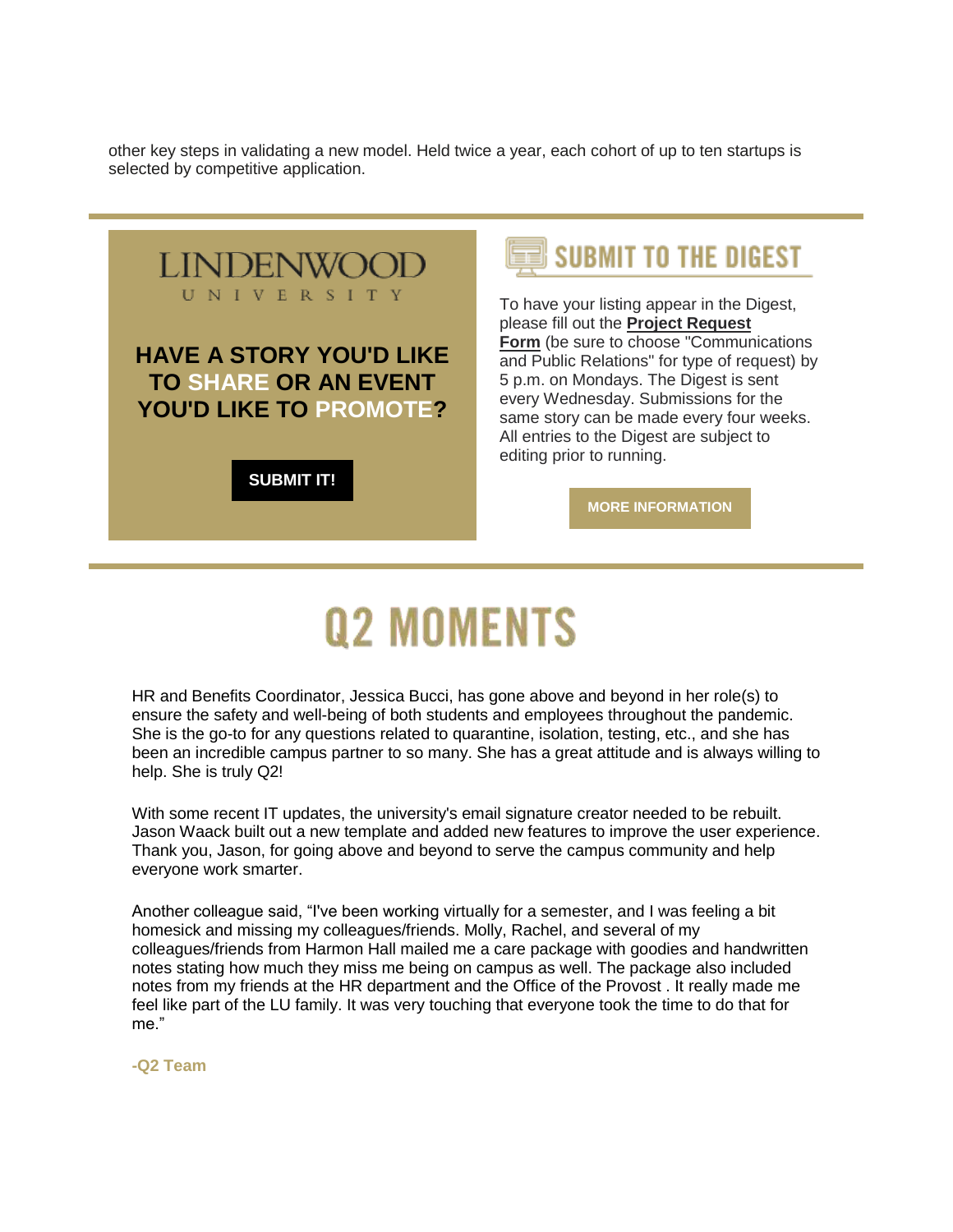**[Submit Your Q2 Moment](https://nam04.safelinks.protection.outlook.com/?url=https%3A%2F%2Fr20.rs6.net%2Ftn.jsp%3Ff%3D0016clPOk0z6ozMOL9gi8fDOdQB1GOH76nnbc1mCVafmjIS_ncM8N-CUp5fcmLKECRBtMy-Tw_2jDRpZneupWDMaErdrscbYcQbLbr3gNhjLt1CVjVpFj6OePBrLT5mGEnRmBTAU9TrU6FaRtIQrB3LjrsOgpI8Q_vS3zqyhNQw0j340CBwC40BC3jezxbNcLkGlXWBIlIozC1xsZh2KKgBT0QOsTldrC86DGEGkXHmeQnve_mGCHrdkCY4UvAYIx_TxmRulA8yoWIbMxJzOjFrkQ%3D%3D%26c%3D4syhbrVWvEvuy3nJ6UehLKvKPg9XGZ8cdU4p_W3Enw4aG_K9A-buiA%3D%3D%26ch%3DYqQJpsCrLfE9mSU_pap2RSvapfkctnOoIe6Gy4V0z5RXcP-ThmnGdg%3D%3D&data=04%7C01%7Cphuffman%40lindenwood.edu%7C245929402bf04f794ad708d9e0e0d585%7C3d72f08e540a4c68905d9e69c4d9c61e%7C1%7C0%7C637788078536020339%7CUnknown%7CTWFpbGZsb3d8eyJWIjoiMC4wLjAwMDAiLCJQIjoiV2luMzIiLCJBTiI6Ik1haWwiLCJXVCI6Mn0%3D%7C3000&sdata=Z74zW8SqmWuMZOZ6Ydrm5yO0yPUJNSG9LWLMH%2BgI7nM%3D&reserved=0)**

### LINDENWO UNIVERSITY

LEARNING ACADEMY

### **Human Resources Social Media**

Did you know you can follow Human Resources on **[LinkedIn](https://nam04.safelinks.protection.outlook.com/?url=https%3A%2F%2Fr20.rs6.net%2Ftn.jsp%3Ff%3D0016clPOk0z6ozMOL9gi8fDOdQB1GOH76nnbc1mCVafmjIS_ncM8N-CUkGjYbkWLtOSusnuN7Doib8hvoVgFVi9oTQAlNN1X_MsPTfEGJVwXIlCBKgapgQVvdhvYejmOpaCs3u4ejGp365IS_ERKwAnsOiLAaAtfNXLkF4RMCD0JoyROWZtQQSRTfp6Ftg57UDnJzfr41h4lvQ%3D%26c%3D4syhbrVWvEvuy3nJ6UehLKvKPg9XGZ8cdU4p_W3Enw4aG_K9A-buiA%3D%3D%26ch%3DYqQJpsCrLfE9mSU_pap2RSvapfkctnOoIe6Gy4V0z5RXcP-ThmnGdg%3D%3D&data=04%7C01%7Cphuffman%40lindenwood.edu%7C245929402bf04f794ad708d9e0e0d585%7C3d72f08e540a4c68905d9e69c4d9c61e%7C1%7C0%7C637788078536020339%7CUnknown%7CTWFpbGZsb3d8eyJWIjoiMC4wLjAwMDAiLCJQIjoiV2luMzIiLCJBTiI6Ik1haWwiLCJXVCI6Mn0%3D%7C3000&sdata=8z9fQrqdw6e9pPHEdpTcRMM2sc30fi76YBMNKNztMl0%3D&reserved=0)** and **[Instagram](https://nam04.safelinks.protection.outlook.com/?url=https%3A%2F%2Fr20.rs6.net%2Ftn.jsp%3Ff%3D0016clPOk0z6ozMOL9gi8fDOdQB1GOH76nnbc1mCVafmjIS_ncM8N-CUkGjYbkWLtOSRH6sB1YROnm9mb_4LMJbhIcSCysev-lJ6bkxFY6jnw9lZDj-Z7kiQyXPfzkL3YfQW1e90CJu4npky7k5ikkf2ktmv92MiKRk7Bo-MvJNxHtu1pcLLjs_OQ%3D%3D%26c%3D4syhbrVWvEvuy3nJ6UehLKvKPg9XGZ8cdU4p_W3Enw4aG_K9A-buiA%3D%3D%26ch%3DYqQJpsCrLfE9mSU_pap2RSvapfkctnOoIe6Gy4V0z5RXcP-ThmnGdg%3D%3D&data=04%7C01%7Cphuffman%40lindenwood.edu%7C245929402bf04f794ad708d9e0e0d585%7C3d72f08e540a4c68905d9e69c4d9c61e%7C1%7C0%7C637788078536020339%7CUnknown%7CTWFpbGZsb3d8eyJWIjoiMC4wLjAwMDAiLCJQIjoiV2luMzIiLCJBTiI6Ik1haWwiLCJXVCI6Mn0%3D%7C3000&sdata=7RTZex6jZX%2FF7ihzdRbIQ%2BolFPhXPjO3E%2FLdeno9lKA%3D&reserved=0)** for job postings, benefits reminders, professional development opportunities, and more?

Follow us on Instagram by Friday, January 28 for a chance to win a FitBit Versa 2 and other LindenWell swag!

### **Choosing your OER Materials Workshop**

**February 1, 11 a.m. – 12 p.m. Online**

In this interactive workshop we want to bring faculty experiences and librarian knowledge and searching skills together to help find materials that are available for you. We are going to go over some of the basics for searching for OER and then have discussions and breakout rooms to give you the opportunity to think and discuss methods to use and what to consider as you look for and find materials for your courses.

Feel free to email **[Nancy Messina](mailto:nmessina@lindenwood.edu)** your topic in advance.

### **What Can RIPL Do for You?**

**February 1, 12:30 - 1 p.m. Online**

During this micro-workshop we will talk about the Research, Innovation, and Partnership Lab (RIPL) at Lindenwood and what we can do to strategize and support your academic goals. This will be a great session if you are interested in grant funding, project startup assistance, partnership planning, and the range of related services available to Lindenwood faculty, staff, and students.

**[Register](https://nam04.safelinks.protection.outlook.com/?url=https%3A%2F%2Fr20.rs6.net%2Ftn.jsp%3Ff%3D0016clPOk0z6ozMOL9gi8fDOdQB1GOH76nnbc1mCVafmjIS_ncM8N-CUkGjYbkWLtOSmYTfe5hA0mF8H511IOcRef0dJ8qPd45XX--9lmd2mEAdI_9puxBnz0pd1n6CU87sxAwq_EIEg57j4djNtAkgxZ2mHMy1hKzVqVylbmYVw_U%3D%26c%3D4syhbrVWvEvuy3nJ6UehLKvKPg9XGZ8cdU4p_W3Enw4aG_K9A-buiA%3D%3D%26ch%3DYqQJpsCrLfE9mSU_pap2RSvapfkctnOoIe6Gy4V0z5RXcP-ThmnGdg%3D%3D&data=04%7C01%7Cphuffman%40lindenwood.edu%7C245929402bf04f794ad708d9e0e0d585%7C3d72f08e540a4c68905d9e69c4d9c61e%7C1%7C0%7C637788078536176571%7CUnknown%7CTWFpbGZsb3d8eyJWIjoiMC4wLjAwMDAiLCJQIjoiV2luMzIiLCJBTiI6Ik1haWwiLCJXVCI6Mn0%3D%7C3000&sdata=NwefLooH23DrluSbFGHjzaJZgjU%2FmFrzrFpmY%2B%2F80vc%3D&reserved=0)**

**[Register](https://nam04.safelinks.protection.outlook.com/?url=https%3A%2F%2Fr20.rs6.net%2Ftn.jsp%3Ff%3D0016clPOk0z6ozMOL9gi8fDOdQB1GOH76nnbc1mCVafmjIS_ncM8N-CUkGjYbkWLtOS7bBsnUd5NOVBQBnR1Igf18BcofhVAC3y-gSuLkh0-fLlO6uw8VLrUcRfNbrYrLHyoG15fzr8p2MVaDda9esjVeYJK0-BLs-N5vw9N00cgA0%3D%26c%3D4syhbrVWvEvuy3nJ6UehLKvKPg9XGZ8cdU4p_W3Enw4aG_K9A-buiA%3D%3D%26ch%3DYqQJpsCrLfE9mSU_pap2RSvapfkctnOoIe6Gy4V0z5RXcP-ThmnGdg%3D%3D&data=04%7C01%7Cphuffman%40lindenwood.edu%7C245929402bf04f794ad708d9e0e0d585%7C3d72f08e540a4c68905d9e69c4d9c61e%7C1%7C0%7C637788078536020339%7CUnknown%7CTWFpbGZsb3d8eyJWIjoiMC4wLjAwMDAiLCJQIjoiV2luMzIiLCJBTiI6Ik1haWwiLCJXVCI6Mn0%3D%7C3000&sdata=6mcloMRw%2B9JvxH9IPSfemdQL9uhiUsut5KckJHoYUKE%3D&reserved=0)**